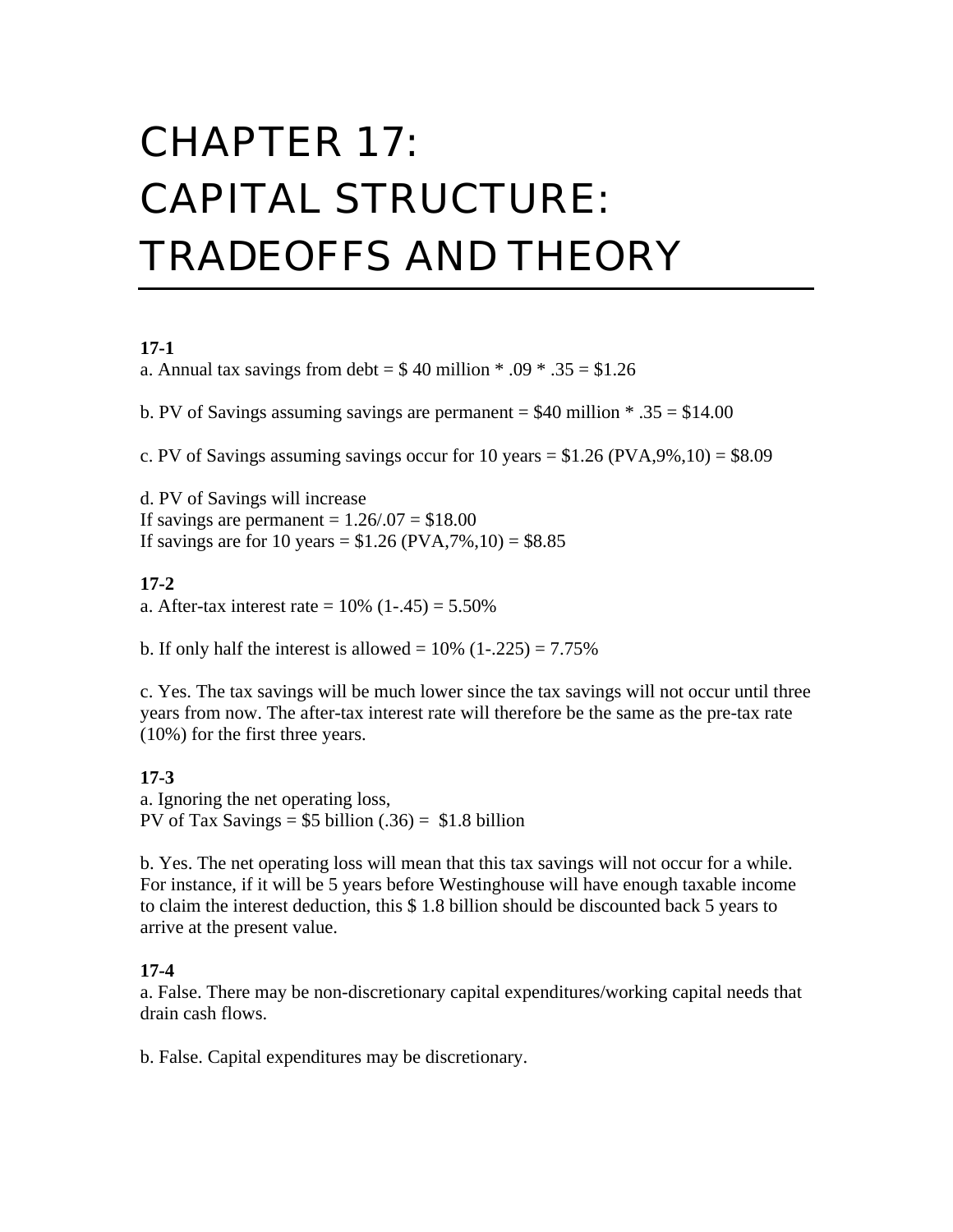c. Partially true. The commitment to pay dividends is a much weaker one than the one to pay interest expenses.

d. True.

e. False. This is true only if management is not concerned about wealth maximization.

## **17-5**

a. Moderate. The low leverage may provide an opening.

b. Moderate to High. The poor projects and the low leverage may make them susceptible; the poor earnings may act as impediment.

c. Low.

d. Low.

e. Highest.

## **17-6**

a. Cost of Equity =  $9\% + 6\% = 15\%$ 

Since it is an all-equity financed firm, the cost of capital is equal to the cost of equity.

| ×<br>٠<br>전 사             |        |
|---------------------------|--------|
| ۰.<br>×<br>۰,<br>.,<br>۰. | $\sim$ |

|                                       | <b>Marginal</b>     | <b>Marginal</b>             |
|---------------------------------------|---------------------|-----------------------------|
| <b>Value of Debt Increase in Debt</b> | <b>Tax Benefits</b> | <b>Exp. Bankruptcy Cost</b> |
| 2,500,000                             | 1,000,000           | $\theta$                    |
| 2,500,000                             | 1,000,000           | 640,000                     |
| 2,500,000                             | 1,000,000           | 1,000,000                   |
| 500,000                               | 200,000             | 760,000                     |
| 1000,000                              | 400,000             | 1,200,000                   |
| 1000,000                              | 400,000             | 600,000                     |
| 2,500,000                             | 1,000,000           | 1,400,000                   |
|                                       |                     |                             |

Every marginal increment past \$7.5 million has expected cost > expected tax benefits! Optimal debt is between \$ 5 million and \$ 7.5 million.

c. Value of Firm at Optimal Capital Structure

 $=$  Current Firm Value  $+$  Sum of Marginal Tax Benefits - Sum of marginal costs  $=$ \$13,360,000

# **17-7**

That is not true. Due to the agency conflicts between stockholders and bondholders, bondholders charge higher interest rates or write in much stronger covenants, either of which impose real costs on the firm.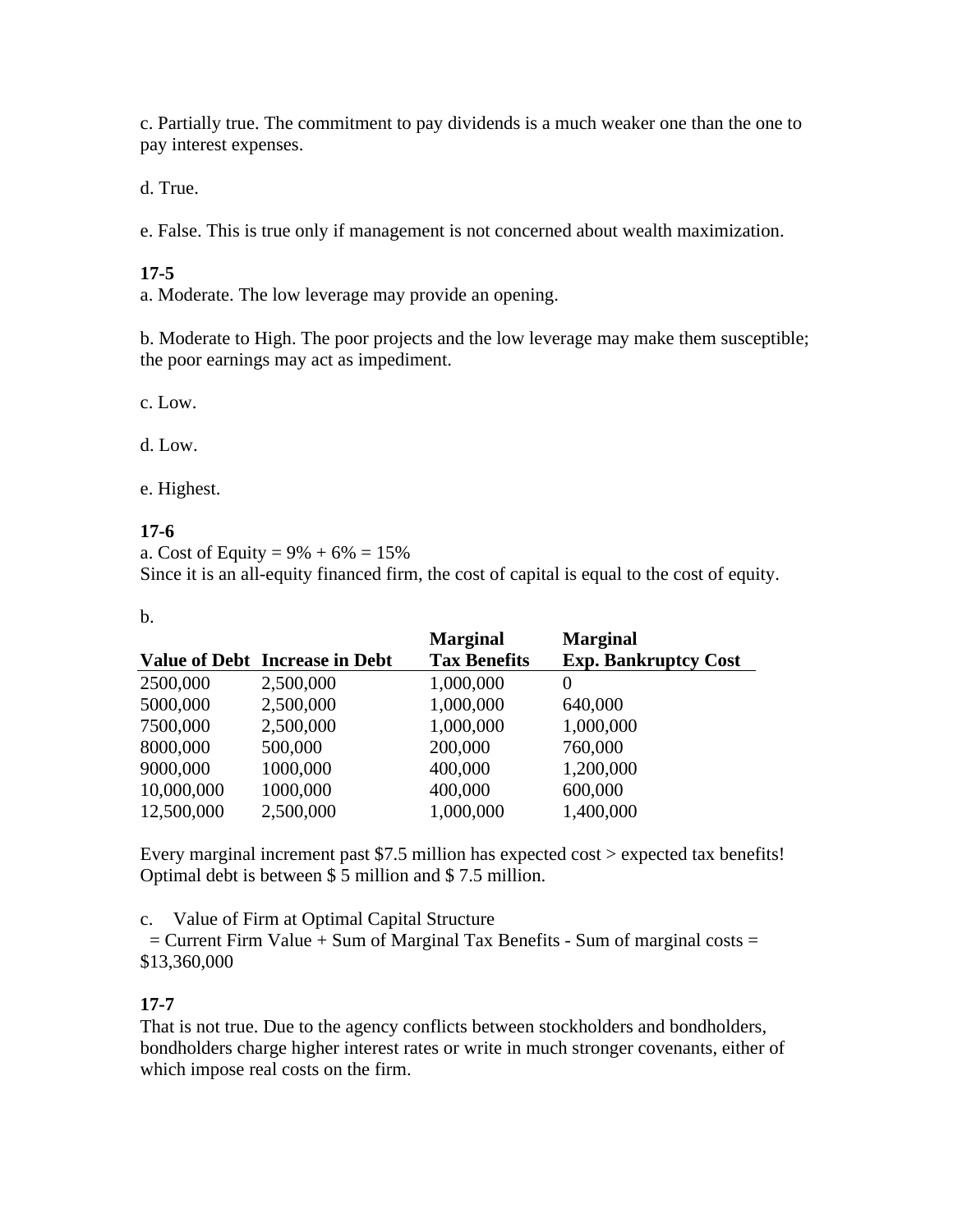# **17-8**

The second firm should borrow more because

1. It has lower bankruptcy costs due to more predictable cash flows.

2. It does not have as much of a need for flexibility because its future needs are known.

# **17-9**

That is also not true. There is a cost to maintaining flexibility - opportunity costs associated with maintaining excess debt capacity and large cash balances. These costs may outweigh the benefits for some firms, especially those with mediocre investment prospects.

# **17-10**

a. In the Miller-Modigliani world with no taxes, the value of the firm will be \$ 100 million no matter what the debt ratio.

b. The cost of capital will always be 11%.

c. With taxes, the value of the firm will increase as the debt is increased (because of the tax benefits of debt) and the cost of capital will go down (due to the interest tax savings again).

# **17-11**

a. The past policy of not using debt can be justified by noting that returns on projects were high (increasing the need for flexibility) and that earnings in the future were likely to be volatile (because of the growth).

b. Given that returns on projects are declining, I would argue for a greater use for debt.

# **17-12**

When stockholders take on riskier projects than bondholders anticipated, or take on additional leverage (especially more senior debt) or increase dividends, they increase the riskiness of the firm from the perspective of bondholders. To the extent that bondholders did not protect themselves or anticipate these actions, they will lose wealth to stockholders.

# **17-13**

Bond covenants have a real cost to firms because they reduce their flexibility. These covennants might prevent firms from taking good projects (if the covenants restrict investment policy), repurchasing stock or taking fresh debt for new projects.

# **17-14**

a. Financial flexibility is higher with low leverage in several ways: one, the firm can use retained earnings for whatever purposes it chooses: it is not forced to pay out funds as debt service. Also, with low leverage and high debt capacity, the firm can tap into this debt capacity if funds are urgently needed. Finally, there are likely to be fewer covenants to restrict the firm.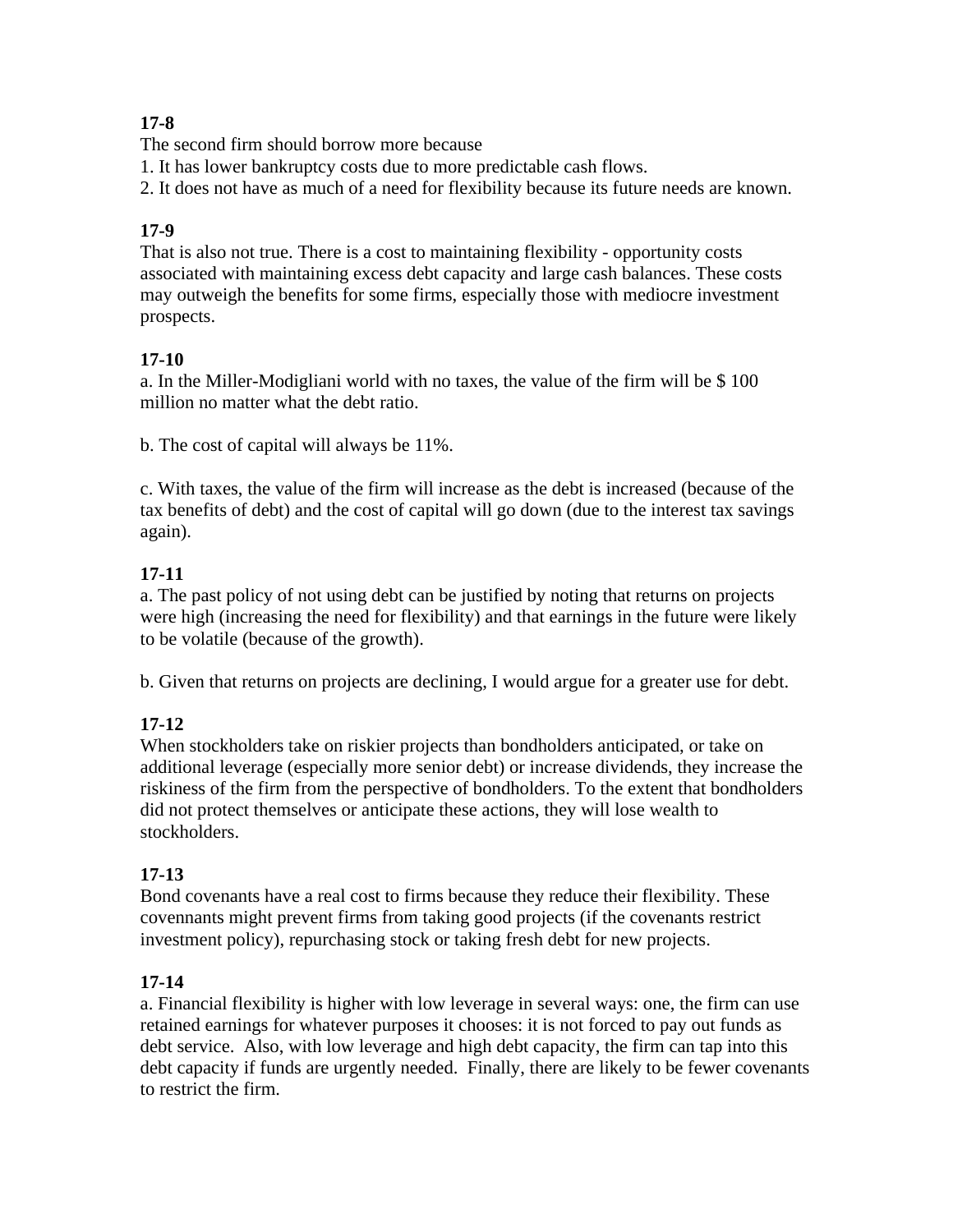b. The tradeoff is flexibility versus the tax advantages of debt and the discipline enforced by debt on wayward managers.

## **17-15**

a. An electric utility is regulated (reducing agency costs), has stable and predictable cash flows (reducing bankruptcy needs), and knows its future investment needs with some precision (reducing the need for flexibility). All of these factors will increase its capacity to carry debt.

b. Yes. Both the regulation and the monopoly characteristics reduce the agency costs and bankruptcy costs, increasing debt capacity.

## **17-16**

I would expect a decline in the optimal debt ratios of firms because the tax benefit of borrowing is significantly lower. If the tax deductibility of interest were removed, I would expect a similar effect.

# **17-17**

I would expect the debt ratios of large firms to increase because governments will then bear a portion of the bankruptcy costs.

## **17-18**

This is true if a. there are no taxes, b. markets are frictionless and there are no transactions costs, and c. if there are no direct or indirect bankruptcy costs. If debt is irrelevant, changing the debt ratio leaves the cost of capital unchanged

## **17-19**

I would expect strong firms to issue straight debt and financially weak firms to issue preferred or convertible preferred.

# **17-20**

Private firms are much more exposed to bankruptcy risk and have much less access to external capital (leading to an increased need for flexibility). I would therefore expect them to use debt less.

# **17-21**

The fact that the stock price goes to zero in a bankruptcy is not caused by the bankruptcy but by the actions that the firm has taken in the years prior that reduced cash flows and value. In other words, it is not caused by the bankruptcy itself and should not be viewed as cost occurring as a consequence of it.

## **17-22**

The direct cost of bankruptcy usually refers to the legal and other deadweight costs that drain assets away from the legitimate claim holders in the firm. The indirect costs refer to the costs associated with the perception that you might be in financial trouble - lost sales, employee defections, less generous supplier credit etc. These costs are likely to be largest for firms that manufacture products that have a long life span and need parts/service.